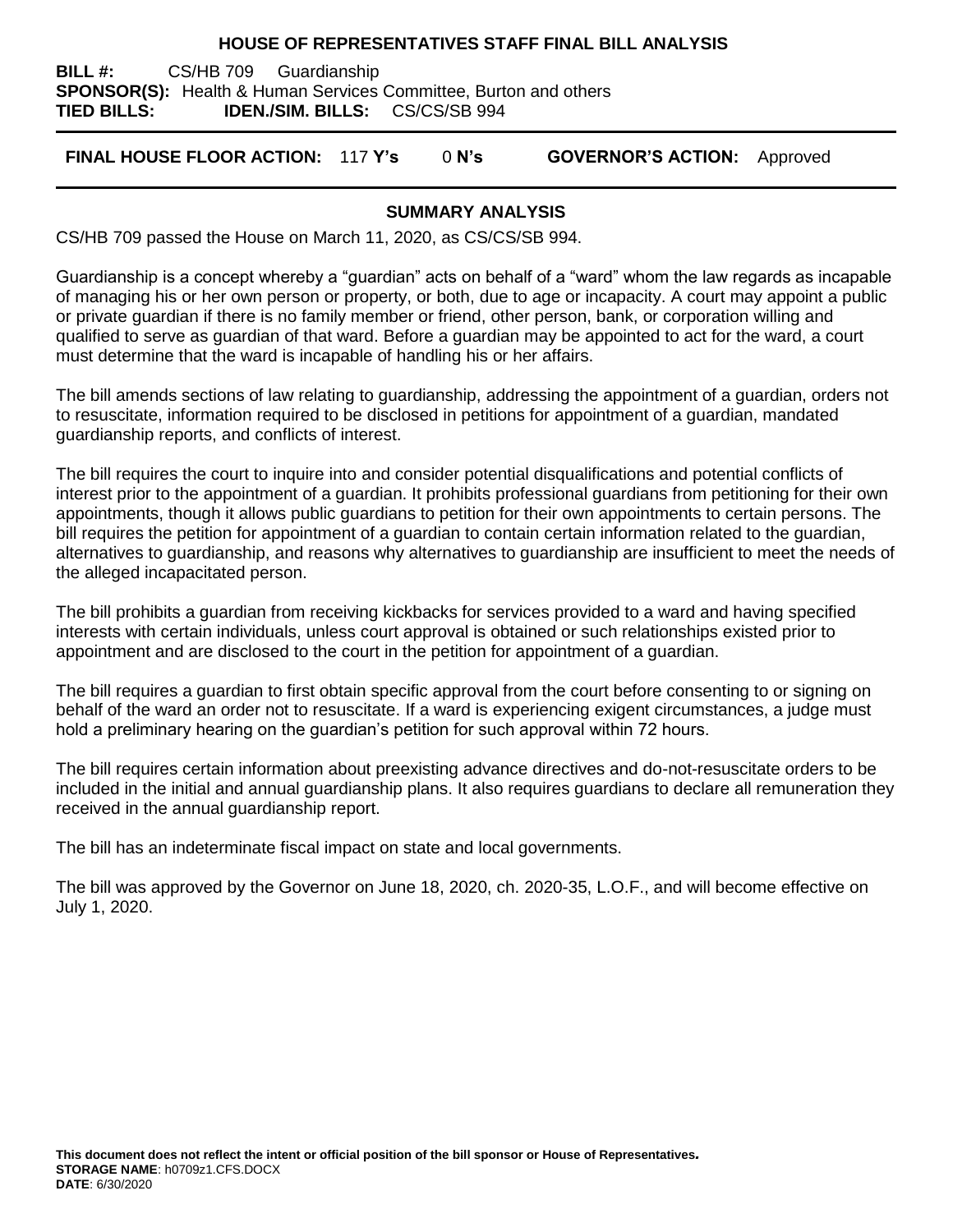# **I. SUBSTANTIVE INFORMATION**

### A. EFFECT OF CHANGES:

## **Background**

### **Guardianship**

When an individual is unable to make legal decisions regarding his or her person or property, a guardian may be appointed to act on his or her behalf. A guardian is someone who is appointed by the court to act on behalf of a ward (an individual who has been adjudicated incapacitated) regarding his or her person or property or both.<sup>1</sup> Adjudicating a person totally incapacitated and in need of a quardian deprives a person of his or her civil and legal rights.<sup>2</sup> The Legislature has recognized that the least restrictive form of guardianship should be used to ensure the most appropriate level of care and the protection of that person's rights. $3$ 

The process to determine an individual's incapacity and the subsequent appointment of a guardian begins with a verified petition detailing the factual information supporting the reasons the petitioner believes the individual to be incapacitated, including the rights the alleged incapacitated person is incapable of exercising.<sup>4</sup> Once a person has been adjudicated incapacitated (termed a "ward"), the court appoints a guardian, and the letters of guardianship are issued.<sup>5</sup> The order appointing a guardian must be consistent with the ward's welfare and safety, must be the least restrictive appropriate alternative, and must reserve to the ward the right to make decisions in all matters commensurate with his or her ability to do so.<sup>6</sup>

Generally, three types of guardians are appointed to wards in Florida: professional guardians, public guardians, and family guardians. Professional guardians are appointed to provide services to three or more wards who are not family members of the guardian. Public guardians are considered to be professional guardians, but are generally appointed to serve indigent wards. Family guardians are appointed to serve their own family members and are not considered to be professional guardians, regardless of how many family members they serve.

<span id="page-1-0"></span>Professional guardians and family guardians are paid for their services using funds from the estate of the ward.<sup>7</sup> Public guardian offices are funded through the General Appropriations Act and the Foundation for Indigent Guardianship.<sup>8</sup> In Fiscal Year 2018-2019, the OPPG was appropriated \$7,003,388 by the Legislature for the 17 Offices of Public Guardianship throughout the state.<sup>9</sup> All costs of operating a Public Guardianship Office must be paid from the budget of such office, not the assets of the ward.<sup>10</sup>

 $\overline{a}$ 

<sup>9</sup> Department of Elder Affairs, *2019 Summary of Programs and Services,*

[http://elderaffairs.state.fl.us/doea/pubs/pubs/sops2019/2019\\_SOPS\\_web.pdf](http://elderaffairs.state.fl.us/doea/pubs/pubs/sops2019/2019_SOPS_web.pdf) (last visited Mar. 26, 2020).  $10$  s. 744.2008(1), F.S.

 $1$  s. 744.102(9), F.S.

 $2$  s. 744.101(1), F.S.

 $3$  s. 744.101(2), F.S <sup>4</sup> s. 744.3201, F.S.

<sup>5</sup> ss. 744.3371-744.345, F.S.(?)

 $6$  s. 744.2005, F.S.

<sup>7</sup> s. 744.108, F.S. *See also* s. 744.641, F.S.

<sup>8</sup> Department of Elder Affairs, *Office of Public and Professional Guardians 2018 Annual Report,*

[http://elderaffairs.state.fl.us/doea/SPGO/pubs/OPPG\\_AR\\_2018.pdf](http://elderaffairs.state.fl.us/doea/SPGO/pubs/OPPG_AR_2018.pdf) (last visited Mar. 26, 2020). The Foundation for Indigent Guardianship is a Direct Support Organization created by the Legislature in 2006.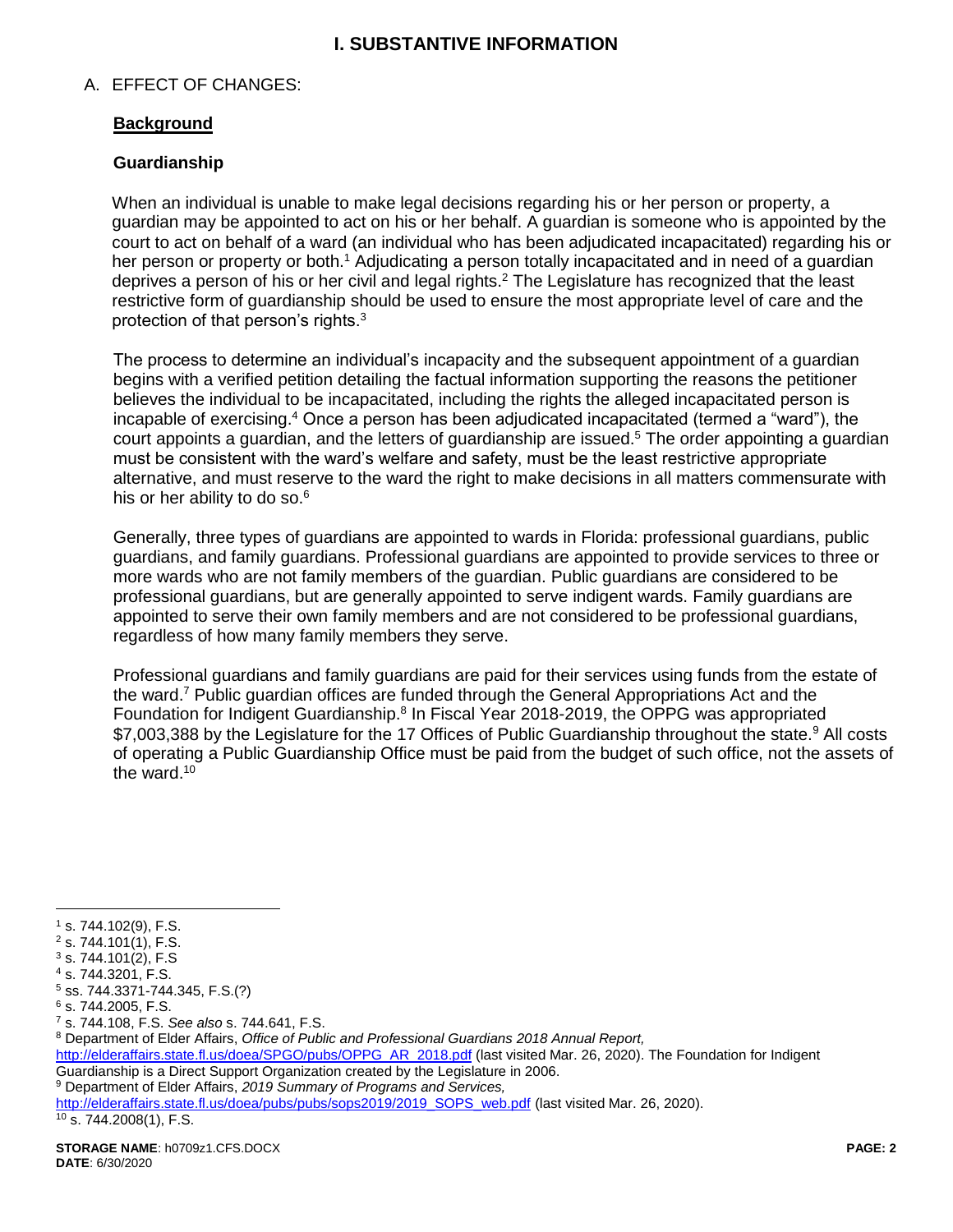# Appointment of a Guardian

The following may be appointed guardian of a ward:<sup>11</sup>

- Any resident of Florida who is 18 years of age or older and has full legal rights and capacity;
- A nonresident if he or she is related to the ward by blood, marriage, or adoption;
- A trust company, a state banking corporation, or state savings association authorized and qualified to exercise fiduciary powers in this state, or a national banking association or federal savings and loan association authorized and qualified to exercise fiduciary powers in Florida;
- A nonprofit corporation organized for religious or charitable purposes and existing under the laws of Florida;
- A judge who is related to the ward by blood, marriage, or adoption, or has a close relationship with the ward or the ward's family, and serves without compensation;
- A provider of health care services to the ward, whether direct or indirect, when the court specifically finds that there is no conflict of interest with the ward's best interests; or
- A for-profit corporation that meets certain qualifications, including being wholly owned by the person who is the circuit's public guardian in the circuit where the corporate guardian is appointed.

### Appointment of a Professional Guardian

A professional guardian is a guardian who has at any time rendered services to three or more wards as their guardian; however, a person serving as a guardian for two or more relatives is not considered a professional guardian. A public guardian is considered a professional guardian for purposes of regulation, education, and registration.<sup>12</sup>

When a court appoints a professional guardian without using a rotation system to select the guardian, the court must make specific findings of fact stating why the person was selected as guardian in the particular matter involved.<sup>13</sup> The findings must reference the following factors that must be considered by the court:<sup>14</sup>

- Whether the guardian is related by blood or marriage to the ward;
- Whether the guardian has educational, professional, or business experience relevant to the nature of the services sought to be provided;
- Whether the guardian has the capacity to manage the financial resources involved;
- Whether the guardian has the ability to meet the requirements of the law and the unique needs of the individual case;
- The wishes expressed by an incapacitated person as to who shall be appointed guardian;
- The preference of a minor who is age 14 or over as to who should be appointed quardian;
- Any person designated as guardian in any will in which the ward is a beneficiary; and
- The wishes of the ward's next of kin, when the ward cannot express a preference.

Additionally, the court may not give preference to the appointment of a person based solely on the fact that such person was appointed by the court to serve as an emergency temporary quardian.<sup>15</sup> When a professional guardian is appointed as an emergency temporary guardian, that professional guardian may not be appointed as the permanent guardian of a ward unless one of the next of kin of the alleged incapacitated person or the ward requests that the professional guardian be appointed as permanent guardian.<sup>16</sup> However, the court may waive this limitation if the special requirements of the guardianship

<sup>11</sup> s. 744.309, F.S.

<sup>12</sup> s. 744.102(17), F.S

<sup>13</sup> s. 744.312(4)(a), F.S.

 $14$  s. 744.312(2)-(3), F.S.

<sup>15</sup> s. 744.312(5), F.S.  $16$  s. 744.312(4)(b), F.S.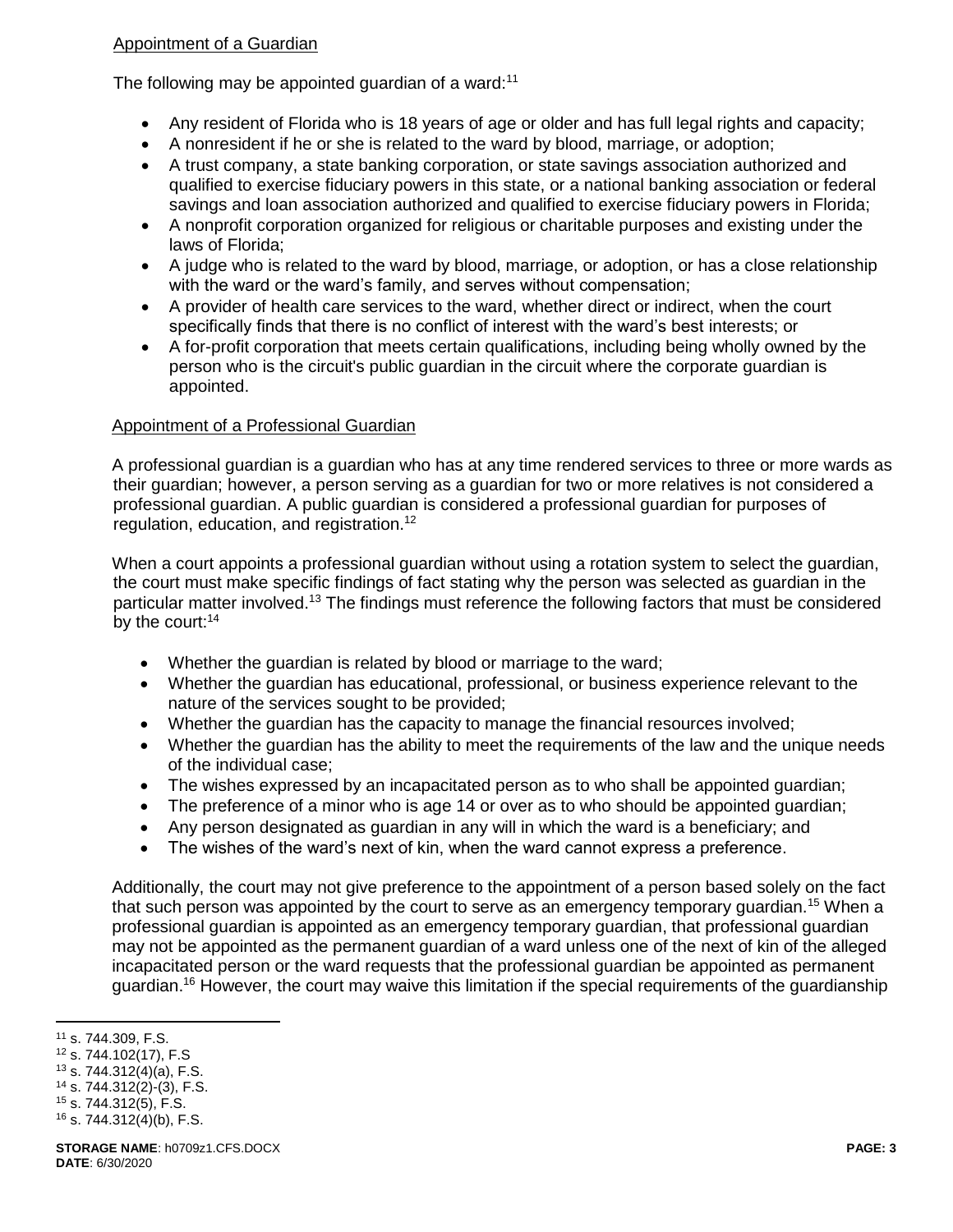demand that the court appoint a guardian because he or she has special talent or specific prior experience.<sup>17</sup>

The court may not appoint a professional guardian who is not registered by the Office of Public and Professional Guardians.<sup>18</sup> The following are disqualified from being appointed as a quardian:<sup>19</sup>

- A person convicted of a felony;
- A person who is incapable of discharging the duties of a guardian due to incapacity or illness, or is otherwise unsuitable to perform the duties of a guardian;
- A person who has been judicially determined to have committed abuse, abandonment, or neglect against a child;
- A person who has been found guilty of, regardless of adjudication, or entered a plea of nolo contendere or guilty to, any offense prohibited under s. 435.04, F.S.;
- A person who provides substantial services to the proposed ward in a professional or business capacity, or a creditor of the proposed ward, may not be appointed guardian and retain that previous professional or business relationship, with exceptions; or
- A person who is in the employ of any person, agency, government, or corporation that provides service to the proposed ward in a professional or business capacity, unless that person is the spouse, adult child, parent, or sibling of the proposed ward or the court determines that the potential conflict of interest is insubstantial and that the appointment would clearly be in the proposed ward's best interest.

A court may not appoint a guardian in any other circumstance in which a conflict of interest may occur.<sup>20</sup>

### Conflict of Interest

Unless the court gives prior approval, or such relationship existed prior to the appointment of the guardian and is disclosed to the court in the petition for appointment of a guardian, a guardian may not:<sup>21</sup>

- Have any interest, financial or otherwise, direct or indirect, in any business transaction or activity with the guardianship;
- Acquire an ownership, possessory, security, or other monetary interest adverse to the ward;
- Be designated as a beneficiary on any life insurance policy, pension, or benefit plan of the ward unless such designation was made by the ward prior to adjudication of incapacity; and
- Directly or indirectly purchase, rent, lease, or sell any property or services from or to any business entity that the guardian, or the guardian's spouse or family, is an officer, partner, director, shareholder, or proprietor, or has any financial interest.

A guardian found to have such conflict of interest is subject to removal from the guardianship.<sup>22</sup>

 $\overline{a}$ <sup>17</sup> *Id.*

<sup>18</sup> s. 744.2003(9), F.S. <sup>19</sup> s. 744.309(3), F.S. <sup>20</sup> *Id.*

<sup>21</sup> 744.446, F.S. <sup>22</sup> *Id.*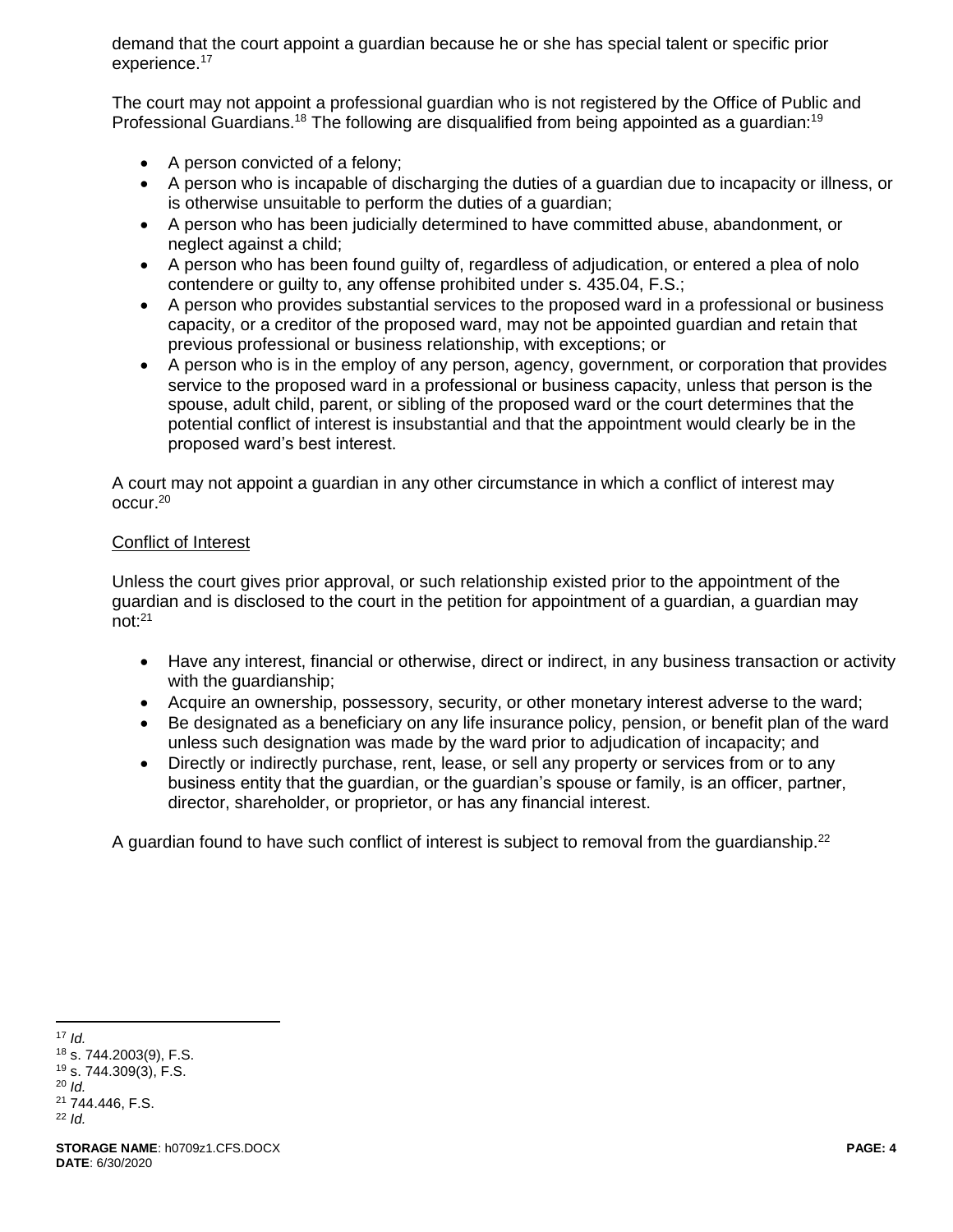## Duties and Powers of the Guardian

The relationship between a guardian and his or her ward is a fiduciary one.<sup>23</sup> A fiduciary relationship exists between two persons when one of them is under a duty to act for or to give advice for the benefit of another upon matters within the scope of that relationship.<sup>24</sup> The guardian, as fiduciary, must:<sup>25</sup>

- Act within the scope of the authority granted by the court and as provided by law;
- Act in good faith;
- Not act in a manner contrary to the ward's best interests under the circumstances; and
- Use any special skills or expertise the guardian possesses when acting on behalf of the ward.

Section 744.446, F.S., expressly establishes this fiduciary relationship between the guardian and the ward, and provides that such relationship may not be used for the private gain of the quardian other than the remuneration for fees and expenses provided by law. As such, the guardian must act in the best interest of the ward and carry out his or her responsibilities in an informed and considered manner. Should a quardian breach the fiduciary duty to the ward, the court is authorized to intervene.<sup>26</sup>

Current law imposes various specific duties on a guardian after the appointment to a ward in order to provide appropriate services to that ward. The guardian must:

- File an initial report within 60 days after the letters of guardianship are signed;
- File an annual report with the court consisting of an annual accounting and/or an annual guardianship plan;
- Implement the guardianship plan;
- Consult with other guardians appointed, if any;
- Protect and preserve the property of the ward; invest it prudently, apply income first to the ward before the ward's dependents, and account for it faithfully;
- Observe the standards in dealing with the guardianship property that would be observed by a prudent person dealing with the property of another; and
- If authorized by the court, take possession of all of the ward's property and of the rents, income, issues, and profits from it, whether accruing before or after the guardian's appointment, and of the proceeds arising from the sale, lease, or mortgage of the property or of any part.

A guardian's powers can either be limited or plenary.<sup>27</sup> A limited guardian is appointed by the court to exercise the legal rights and powers specifically designated by the court after the court has found that the ward lacks the capacity to do some, but not all, of the tasks necessary to care for his or her person or property, or after the person has voluntarily petitioned for appointment of a limited guardian.<sup>28</sup> A plenary guardian is appointed by the court to exercise all delegable legal rights and powers of the ward after the court has found that the ward lacks the capacity to perform all of the tasks necessary to care for his or her person or property.<sup>29</sup>

The guardian of an incapacitated person may exercise only those rights removed from the ward and delegated to the guardian.<sup>30</sup> However, some of these powers require court approval before they may be exercised. Guardians are required to consider the expressed desires of the ward when making decisions that affect the ward outside of any decisions that require specific authority from the court.<sup>31</sup>

- $26$  s. 744.446(4), F.S.
- $27$  s. 744.102(9), F.S.
- <sup>28</sup> *Id.* <sup>29</sup> *Id.*

<sup>23</sup> *Lawrence v. Norris,* 563 So. 2d 195, 197 (Fla. 1st DCA 1990); s. 744.361(1), F.S.

<sup>24</sup> *Doe v. Evans,* 814 So. 2d 370, 374 (Fla. 2002).

 $25$  s. 744.361(1), F.S.

 $30$  s. 744.361(1), F.S. <sup>31</sup> s. 744.361, F.S.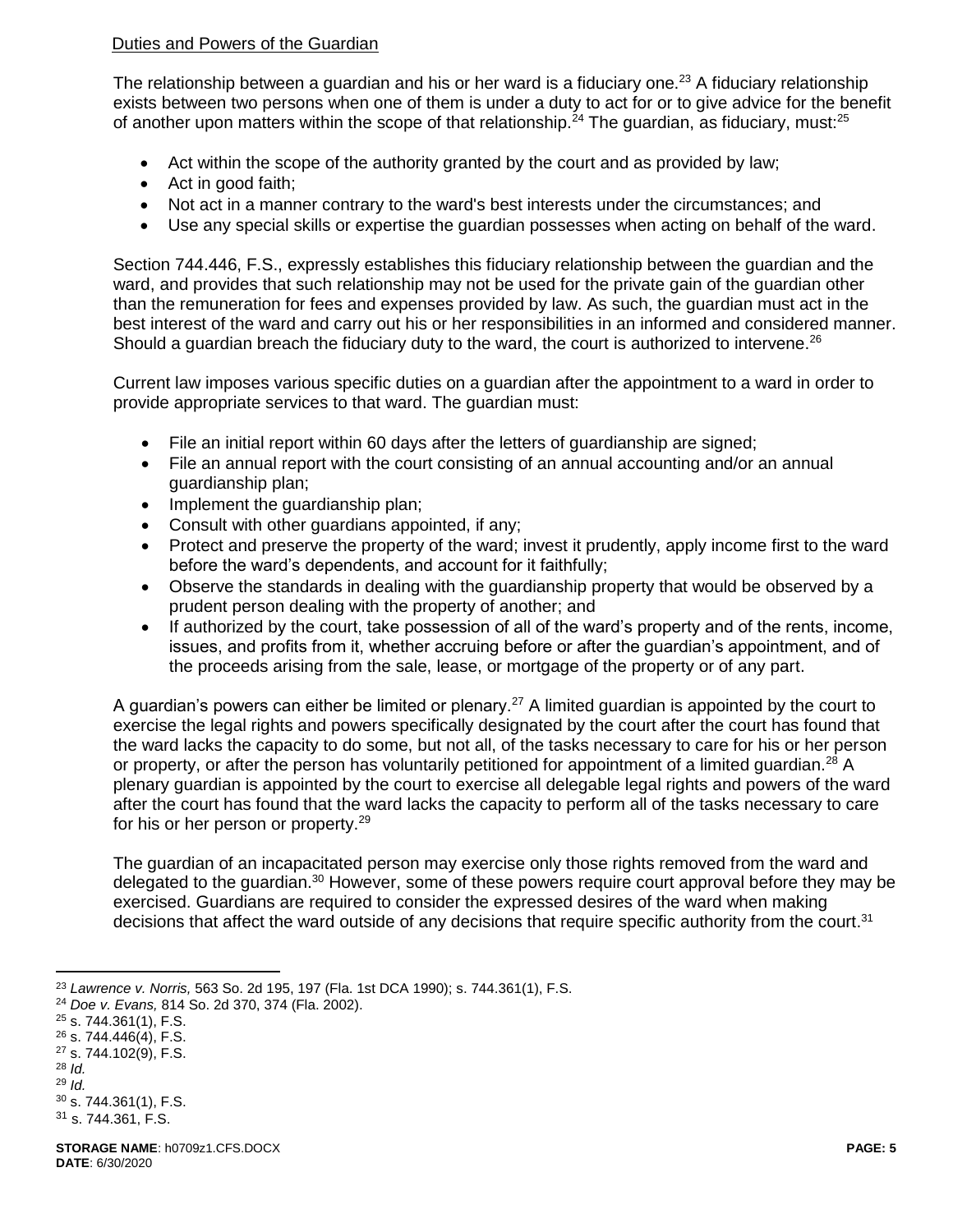| <b>Examples of Powers That May Be Exercised By a Guardian</b>                                                                                                                                                                                                                                                                                                                                                                                                                                                                                                                                                                                                                                                                                                                                                                                                                                                                                                   |                                                                                                                                                                                                                                                                                                                                                                                                                                                                                                                                                                                                                                                                                                                                                                                                                                                                                                                                                                                                                                                                     |
|-----------------------------------------------------------------------------------------------------------------------------------------------------------------------------------------------------------------------------------------------------------------------------------------------------------------------------------------------------------------------------------------------------------------------------------------------------------------------------------------------------------------------------------------------------------------------------------------------------------------------------------------------------------------------------------------------------------------------------------------------------------------------------------------------------------------------------------------------------------------------------------------------------------------------------------------------------------------|---------------------------------------------------------------------------------------------------------------------------------------------------------------------------------------------------------------------------------------------------------------------------------------------------------------------------------------------------------------------------------------------------------------------------------------------------------------------------------------------------------------------------------------------------------------------------------------------------------------------------------------------------------------------------------------------------------------------------------------------------------------------------------------------------------------------------------------------------------------------------------------------------------------------------------------------------------------------------------------------------------------------------------------------------------------------|
| <b>With Court Approval</b> <sup>32</sup>                                                                                                                                                                                                                                                                                                                                                                                                                                                                                                                                                                                                                                                                                                                                                                                                                                                                                                                        | <b>Without Court Approval</b> <sup>33</sup>                                                                                                                                                                                                                                                                                                                                                                                                                                                                                                                                                                                                                                                                                                                                                                                                                                                                                                                                                                                                                         |
| • Enter into contracts that are appropriate for, and in<br>the best interest of, the ward.<br>• Perform, compromise, or refuse performance of a<br>ward's existing contracts.<br>Alter the ward's property ownership interests,<br>including selling, mortgaging, or leasing any real<br>property (including the homestead), personal<br>property, or any interest therein.<br>• Borrow money to be repaid from the property of the<br>ward or the ward's estate.<br>Renegotiate, extend, renew, or modify the terms of<br>any obligation owing to the ward.<br>Prosecute or defend claims or proceedings in any<br>jurisdiction for the protection of the estate.<br>Exercise any option contained in any policy of<br>$\bullet$<br>insurance payable to the ward.<br>Make gifts of the ward's property to members of the<br>ward's family in estate and income tax planning.<br>Pay reasonable funeral, interment, and grave marker<br>expenses for the ward. | Retain assets owned by the ward.<br>$\bullet$<br>Receive assets from fiduciaries or other sources.<br>$\bullet$<br>Insure the assets of the estate against damage, loss, and<br>$\bullet$<br>liability.<br>Pay taxes and assessments on the ward's property.<br>$\bullet$<br>Pay reasonable living expenses for the ward, taking into<br>$\bullet$<br>consideration the ward's current finances.<br>Pay incidental expenses in the administration of the estate.<br>$\bullet$<br>Prudently invest liquid assets belonging to the ward.<br>$\bullet$<br>Sell or exercise stock subscription or conversion rights.<br>$\bullet$<br>Consent to the reorganization, consolidation, merger,<br>$\bullet$<br>dissolution, or liquidation of a corporation or other business<br>enterprise of the ward.<br>Employ, pay, or reimburse persons, including attorneys,<br>$\bullet$<br>auditors, investment advisers, care managers, or agents,<br>even if they are associated with the guardian, to advise or<br>assist the guardian in the performance of his or her duties. |

### Procedure for Extraordinary Authority

Some decisions made by a guardian on behalf of a ward are complex, dealing directly with the ward's interpersonal relationships, medical procedures, and life or death scenarios. Current law establishes special court procedures for certain actions. Guardians must obtain court authority through the procedure for extraordinary authority<sup>34</sup> before consenting to the following actions:<sup>35</sup>

- <span id="page-5-0"></span>• Having the ward committed to an institution;
- Consenting on behalf of the ward to any experimental biomedical or behavioral procedures;
- Initiating divorce proceedings for the ward;
- Consenting on behalf of the ward to termination of the ward's parental rights; and
- Consenting on behalf of the ward to a sterilization or abortion procedure on the ward.

Under the procedure for extraordinary authority, the court must appoint an independent attorney to act on behalf of the incapacitated person. The attorney must have an opportunity to meet with the incapacitated person and present evidence and cross-examine witnesses at any hearing on a petition for the authority to act. The court must receive an independent medical, psychological, and social evaluation of the incapacitated person or appoint its own experts to assist in the evaluation. The court must meet personally with the incapacitated person to obtain its own impression of their capacity and give them the opportunity to express their views and wishes relating to the issue before the court. The court must find by clear and convincing evidence that the incapacitated person lacks the capacity to make decisions, that capacity is not likely to change in the near future, and that the authority requested by the guardian is in the best interest of the incapacitated person.<sup>36</sup>

Under Florida law, court approval is not currently required in order for a guardian to execute a do not resuscitate order (DNRO) on behalf of a ward, and no special or extraordinary procedures apply.

 $\overline{a}$ 

 $35$  s. 744.3215(4), F.S.

<sup>32</sup> s. 744.441, F.S.

<sup>33</sup> s. 744.444, F.S.

<sup>34</sup> s. 744.3725, F.S.

<sup>36</sup> *Supra,* note [34.](#page-5-0)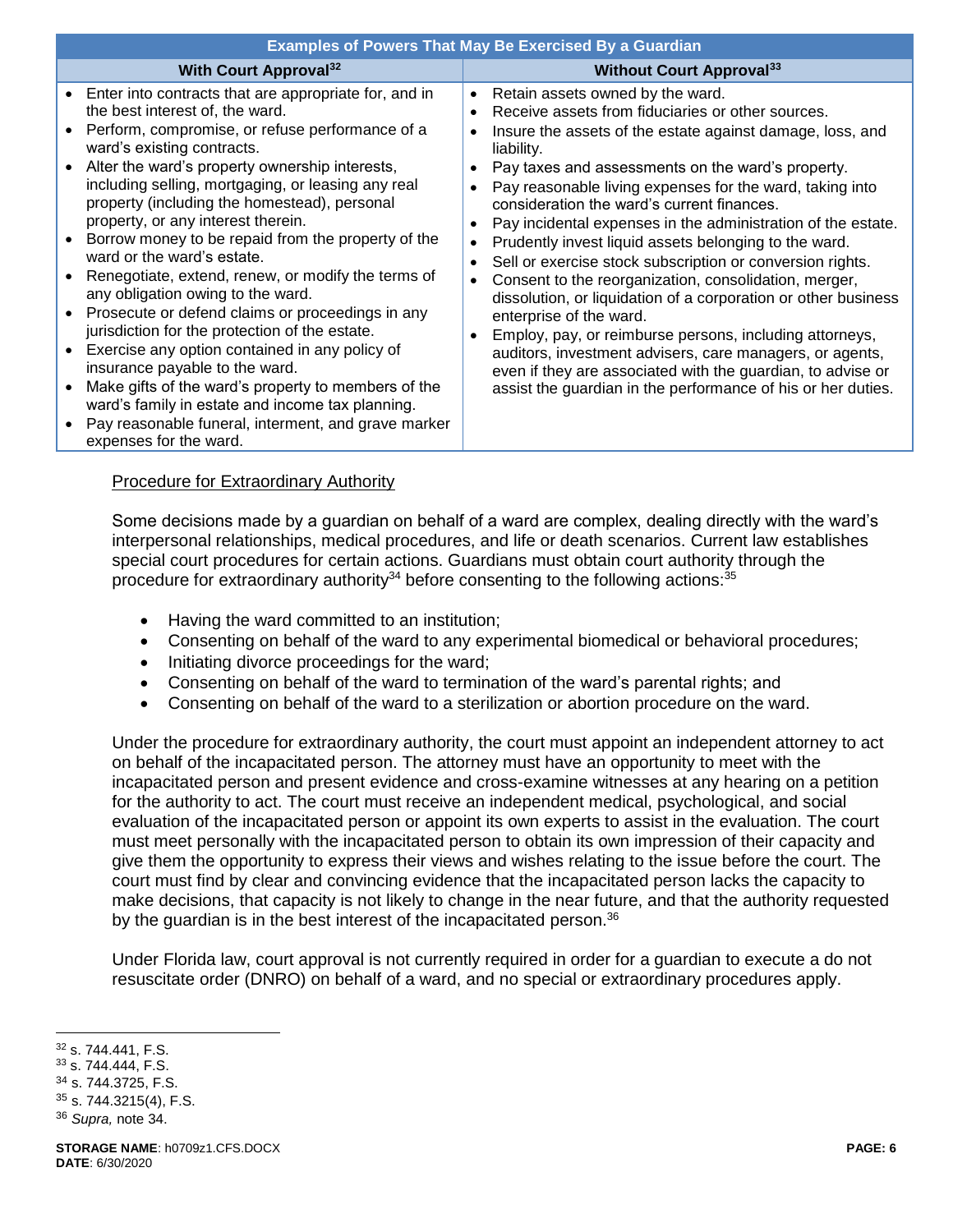# Office of Public and Professional Guardians

In 1999, the Legislature created the "Public Guardianship Act" and established the Statewide Public Guardianship Office (SPGO) within the Department of Elder Affairs (DOEA).<sup>37</sup> By December 2013, the SPGO had expanded public quardianship services to cover all 67 counties.<sup>38</sup> In 2016, the Legislature renamed the Statewide Public Guardianship Office within the DOEA as the Office of Public and Professional Guardians (OPPG) and required OPPG to regulate professional guardians. The OPPG establishes local public guardian offices to provide guardianship services to people who have neither adequate income nor assets to afford a private quardian, nor any willing family or friend to serve.<sup>39</sup>

There are 17 public guardian offices that serve all 67 counties.<sup>40</sup> In fiscal year 2017-2018, the public guardian offices served 3,846 wards.<sup>41</sup> Currently, there are 515 professional guardians registered with the OPPG.<sup>42</sup> The total number of wards served by registered professional guardians in this state is unknown to DOEA.<sup>43</sup>

The executive director of the OPPG oversees all professional guardians.<sup>44</sup> The executive director's oversight responsibilities for professional guardians include but are not limited to:

- Establishing standards of practice for public and professional guardians;
- Reviewing and approving the standards and criteria for the education, registration, and certification of public and professional guardians;
- Developing a guardianship training program curriculum that may be offered to all guardians;
- Developing and implementing a monitoring tool to use for periodic monitoring activities of professional guardians; however, this monitoring tool may not include a financial audit as required to be performed by the clerk of the circuit court under s. 744.368, F.S.;
- Developing procedures for the review of an allegation that a professional guardian has violated an applicable statute, fiduciary duty, standard of practice, rule, regulation, or other requirement governing the conduct of professional guardians; and
- Establishing disciplinary proceedings, conducting hearings, and taking administrative action under ch. 120, F.S.

Similarly, current law also requires the executive director of the OPPG to oversee the functions of public guardians.<sup>45</sup>

<sup>38</sup> Florida Department of Elder Affairs, Summary of Programs and Services, February 2014, *available at*

[http://elderaffairs.state.fl.us/doea/pubs/pubs/sops2014/2014%20SOPS\\_complete.pdf](http://elderaffairs.state.fl.us/doea/pubs/pubs/sops2014/2014%20SOPS_complete.pdf) (last visited Dec. Jan. 24, 2020).

<sup>37</sup> s. 744.701, F.S. (1999).

<sup>39</sup> Department of Elder Affairs, *Office of Public and Professional Guardians*, available at<http://elderaffairs.state.fl.us/doea/spgo.php> (last visited Jan. 24, 2020).

<sup>40</sup> *Supra,* note [8.](#page-1-0)

 $41$  *Id.* 

<sup>42</sup> Email from Derek Miller, Legislative Analyst, Department of Elder Affairs, RE: HB 709 Analysis, (Jan. 24, 2020).

<sup>43</sup> *Id.*

<sup>44</sup> s. 744.2001(2)(a), F.S.

<sup>45</sup> s. 744.2001(4), F.S.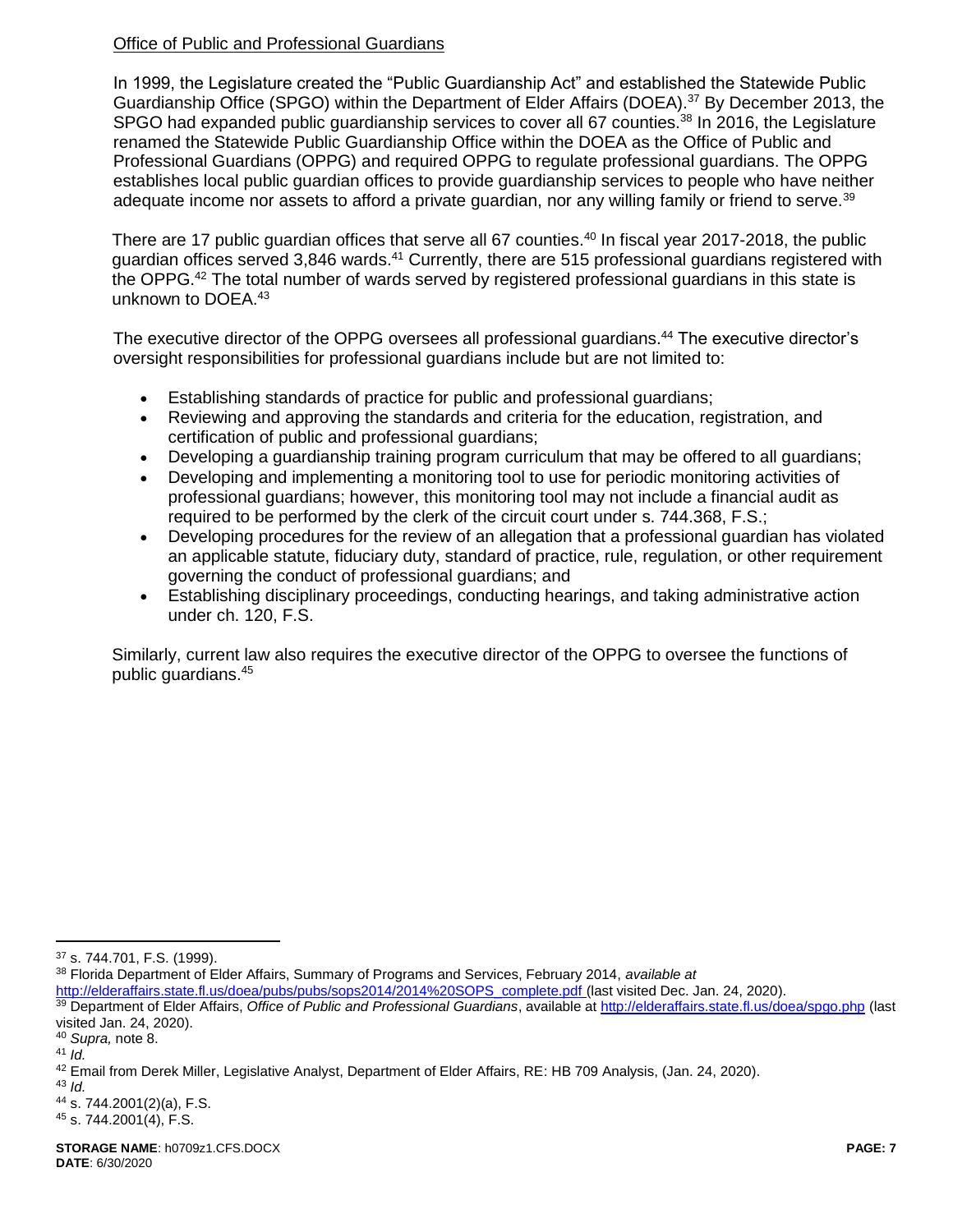# Guardian Compensation

The guardian is entitled to a reasonable fee for services rendered and reimbursement for costs incurred on behalf of the assets of the guardianship estate, unless the court finds the requested compensation to be substantially unreasonable.<sup>46</sup> Before the fees may be paid, the guardian must file a petition for fees or expenses with the court and accompanied by an itemized description of the services performed for the fees and expenses sought to be recovered.<sup>47</sup> In determining whether to grant a petition for fees or expenses, the court must consider:<sup>48</sup>

- The time and labor required;
- The novelty and difficulty of the questions involved and the skill required to perform the services properly;
- Whether performance of the work precludes other possible compensable work;
- The fee customarily charged in the locality for similar services;
- The nature and value of the incapacitated person's property, the amount of income earned by the estate, and the responsibilities and potential liabilities assumed by the person;
- The results obtained:
- The time limits imposed by the circumstances;
- The nature and length of the relationship with the incapacitated person; and
- The experience, reputation, diligence, and ability of the person performing the service.

## Types of Guardianship

Florida law recognizes several types of guardianships, including:<sup>49</sup>

- **Natural guardians:** Parent(s) of natural or adopted minor children, unless their parental rights have been terminated.
- **Guardians of minors:** A person, appointed by the court, who has the powers and responsibilities of a parent for a minor, but is not the natural parent or adoptive parent of the minor.
- **Preneed guardian for a minor:** A person nominated in a written declaration by the minor's parents to serve as guardian if the last surviving parent becomes incapacitated or dies. The declaration must be filed with the clerk of court and produced when a petition for incapacity of the last surviving parent or the appointment of a guardian upon the death of the last surviving parent is filed.
- **Standby guardianship:** A person, appointed by the court upon petition by the natural guardian or guardian of a minor, who assumes the duties of guardianship for a minor upon the death or adjudication of incapacity of the last surviving natural guardian or appointed guardian.
- **Emergency temporary guardianship:** Granted where an emergency exists prior to the appointment of a guardian, but after a petition for determination of incapacity is filed, and someone is needed to give approval for an alleged incapacitated person to receive immediate services. An emergency temporary guardian is appointed by the court to serve during the emergency only and the alleged incapacitated person must be found to be in imminent danger.
- **Preneed guardians:** A person named in a written declaration by a competent adult to serve as guardian in the event of the incapacity of that adult. The declaration may be filed with the clerk of court and produced when a petition for incapacity is filed. The preneed guardian assumes the duties of a guardian immediately upon adjudication of incapacity.
- **Foreign guardians:** A guardian appointed to a ward in another state or country before the ward moved to this state. The original appointment must have occurred when both the guardian and the ward lived in the same state or country outside of Florida.

 $\overline{a}$ <sup>46</sup> s. 744.108(1), (8), F.S.

<sup>47</sup> s. 744.108(5), (7), F.S.

<sup>48</sup> s. 744.108(2), F.S.

<sup>49</sup> ch. 744, part III, F.S.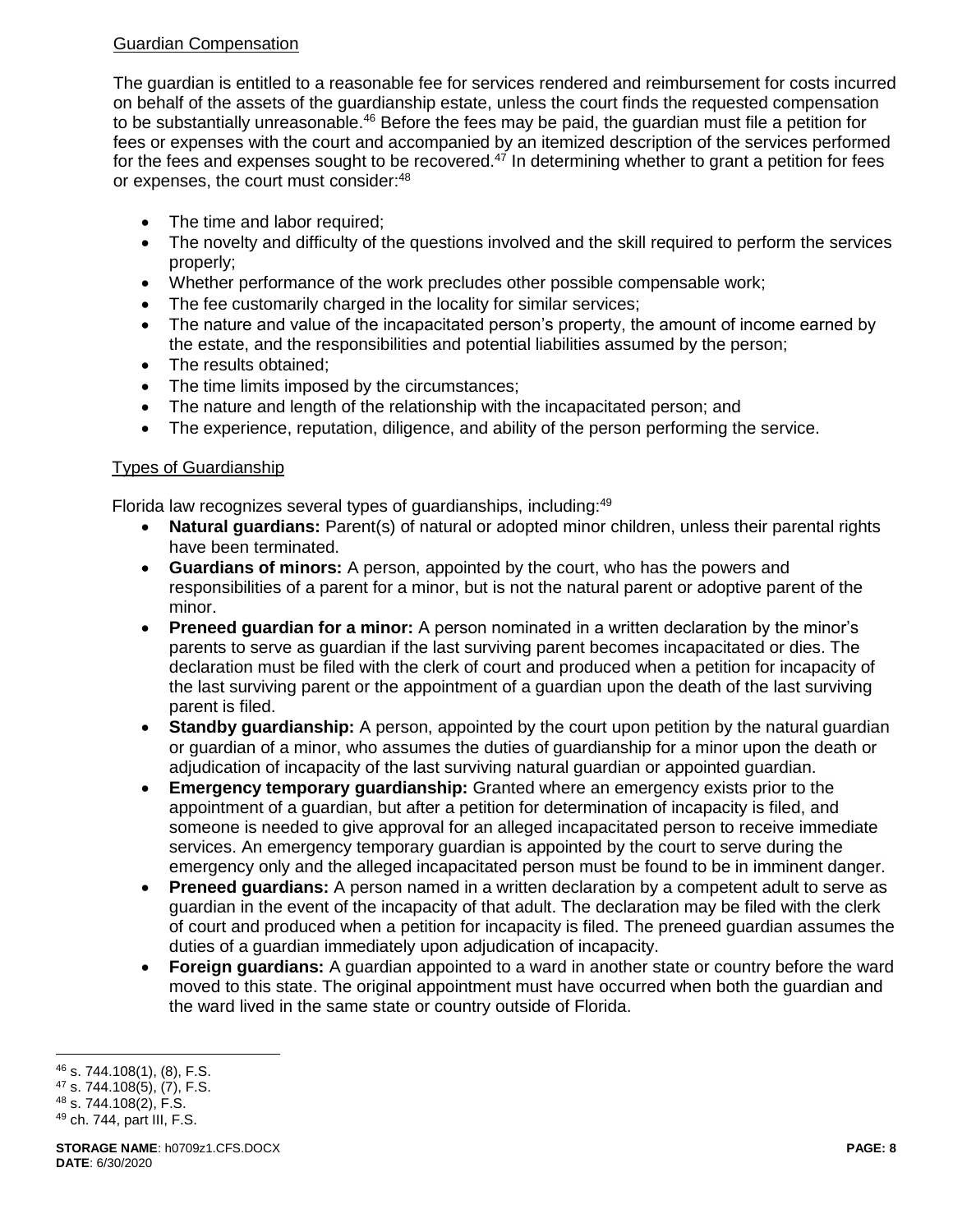Before a plenary guardian is appointed, current law requires the least restrictive form of guardianship to be made available to assist people who are only partially incapable of caring for their needs, and alternatives to guardianship and less restrictive means of assistance, including, but not limited to guardian advocates, should also be explored.<sup>50</sup>

#### Alternatives to Guardianship

In 2016, Florida Supreme Court Chief Justice Jorge Labarga established a Guardianship Workgroup to better protect vulnerable people subject to quardianship and quardian advocacy.<sup>51</sup> The workgroup was charged with examining "judicial procedures and best practices pertaining to guardianship," focusing on topics including, but not limited to, the use of least restrictive alternatives that address specific functional limitations.

The workgroup recommended requiring guardianship petitioners to explain why alternatives to guardianship are insufficient and expand the types of alternatives that must be addressed. The report specified alternatives to guardianship include supported decision making,<sup>52</sup> durable powers of attorney,<sup>53</sup> trusts, banking services, advance directives,<sup>54</sup> medical proxies,<sup>55</sup> and representative payees.<sup>56</sup>

Additionally, the workgroup recommended the petitioner specify whether he or she is aware of the existence of a designation of preneed guardian and to identify his or her efforts in determining whether a designation exists in the petition for appointment of a guardian.

### Do-Not-Resuscitate Orders

An advance directive is any witnessed, oral statement or written instruction that expresses a person's desires about any aspect of his or her future health care, including designation of a health care surrogate, a living will, or an anatomical gift.<sup>57</sup> Designation of a health care surrogate, a living will, or an anatomical gift each serve different purposes and have their own unique requirements and specifications under the law.

One type of advance directive, a "do not resuscitate order" (DNRO) results in the withholding of cardiopulmonary resuscitation and any other resuscitative treatment from an individual if a DNRO is presented to the health care professional treating the patient. For the DNRO to be valid, it must be on the form adopted by the Department of Health, signed by the patient's physician and by the patient; or, if the patient is incapacitated, the patient's health care surrogate or proxy, court-appointed guardian, or attorney in fact under a durable power of attorney.<sup>58</sup> A DNRO may be revoked by the patient at any time, if signed by the patient or the patient's health care surrogate, proxy, court-appointed guardian or a person acting under a durable power of attorney.<sup>59</sup>

 $50$  s. 744.1012(1), F.S.

<sup>51</sup> Judicial Management Council, *Guardianship Workgroup Final Report* (June 2018) (on file with Health and Human Services Committee staff).

 $52$  Supported decision making involves trusted supports used to enhance an individual's capacity in the decision making process, enabling them to retain autonomy in life decisions. National Center for Biotechnology Information, *Supported Decision Making in Serious Mental Illness,* <https://www.ncbi.nlm.nih.gov/pmc/articles/PMC6093283/> (last visited Mar. 24, 2020).

<sup>&</sup>lt;sup>53</sup> s. 709.2102, F.S. A power of attorney (POA) is a writing that grants authority to an agent to act in the place of the principal, and a durable power of attorney is a POA which is not terminated by the principal's incapacity.

<sup>54</sup> *See* s. 765.101(1), F.S.

<sup>55</sup> *See* ss. 765.101(19) and 765.401, F.S.

<sup>56</sup> 42 U.S. Code § 1007. A representative payee is person deemed qualified by the Social Security Administration who manages the social security benefits of another person who is incapable of managing his or her own benefits.

<sup>57</sup> s. 765.101, F.S.

<sup>58</sup> s. 401.45(3), F.S.

<sup>59</sup> *Id.*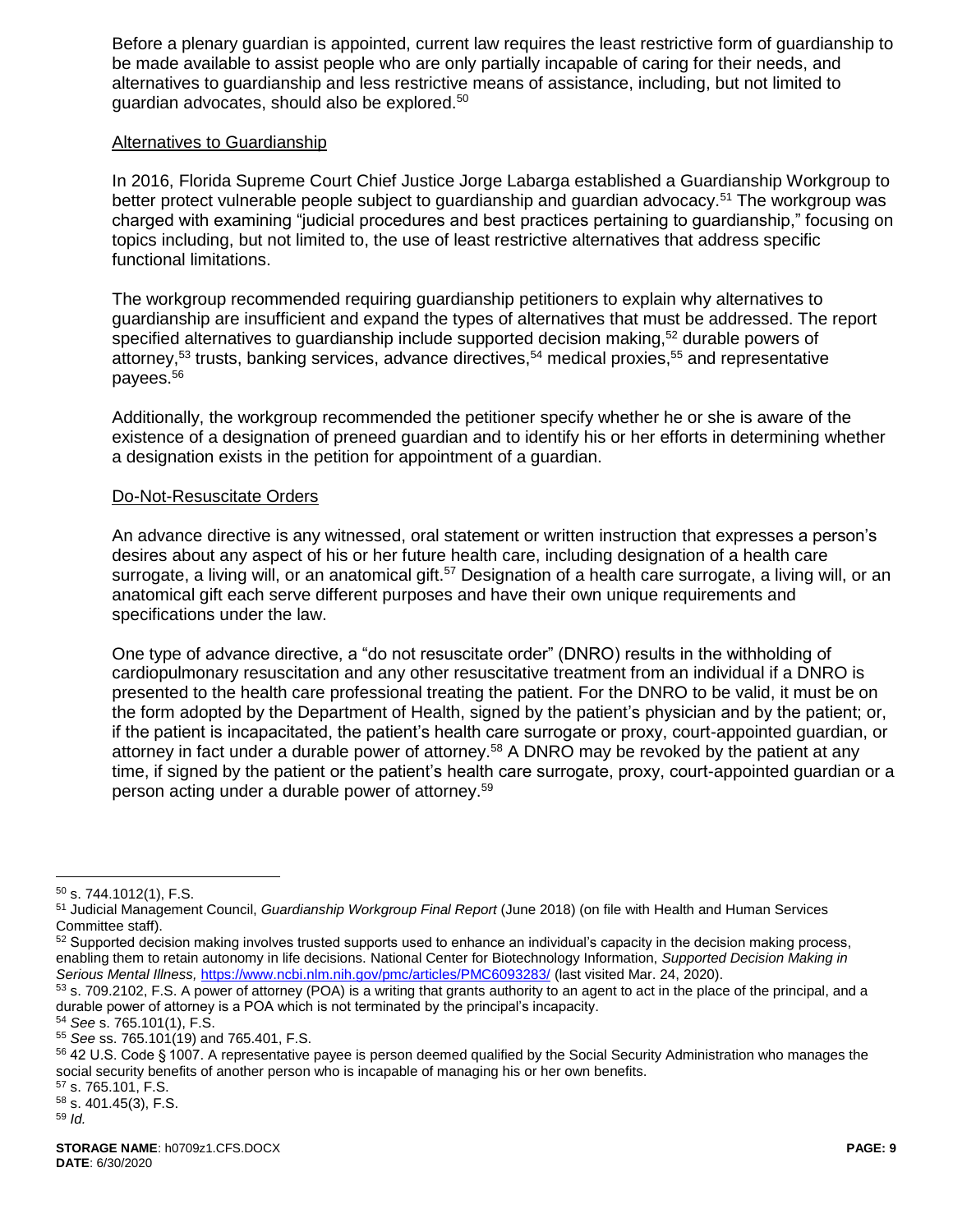Currently, Florida law does not require a guardian to obtain any approval from the court in order to execute DNRO on behalf of a ward. Execution of a DNRO only requires the signatures of the guardian and a physician.

#### Guardian Investigations

<span id="page-9-0"></span>In July 2019, Steven Stryker, a ward appointed to professional guardian Rebecca Fierle,<sup>60</sup> died in a Tampa hospital after choking on food.<sup>61</sup> Hospital staff could not perform lifesaving procedures on him due to a DNRO executed by Fierle.<sup>62</sup>

The Clerk of the Circuit Court and Comptroller of Okaloosa County (Clerk)<sup>63</sup> investigated complaints filed against Fierle with the OPPG. The Clerk found Fierle had executed a DNRO against Stryker's wishes, violating the standards of practice established by the OPPG.<sup>64</sup> The Clerk reported that Fierle kept a DNRO in place after a psychiatrist who examined Stryker while he was admitted to St. Joseph's Hospital determined Stryker had the ability to decide that he wanted to live and stated that Stryker wanted to be resuscitated.

The Orange County Comptroller also investigated Fierle's guardianships.<sup>65</sup> The Comptroller found Fierle had submitted over 6,000 invoices and charges of at least \$3.9M to AdventHealth for payments between January 2009 and June 2019.<sup>66</sup> The payments were made on behalf of 682 patients. The Comptroller also found that in some cases Fierle had billed both AdventHealth and the wards for identical fees and services. Additionally, the Comptroller identified conflicts of interest, including several situations in which Fierle had previous relationships with wards to whom she was appointed guardian and did not disclose these relationships in the petitions for appointment of a guardian.

An Orange County judge removed Fierle from nearly 100 cases to which she had been appointed.<sup>67</sup> Fierle has appealed the judge's decision.<sup>68</sup> In a letter to the OPPG, Fierle resigned from all appointed guardianship cases (approximately 450 in 13 counties) in July, 2019.<sup>69</sup> As of February, 2020, Fierle was charged with abuse and neglect of an elderly person and was arrested in Marion County.<sup>70</sup> She was released on bond.<sup>71</sup> FDLE's investigation remains active.<sup>72</sup>

# **Effect of the Bill**

<sup>60</sup> The Orlando Sentinel, *Florida's Troubled Guardian Program,* <https://www.orlandosentinel.com/news/florida/guardians/> (last visited Dec. 6, 2019).

<sup>61</sup> Adrianna Iwasinski, *Orange commissioners approve new position to help monitor guardianship cases,* Click Orlando (Oct. 22, 2019), <https://www.clickorlando.com/news/2019/10/23/orange-commissioners-approve-new-position-to-help-monitor-guardianship-cases/> (last visited Dec. 9, 2019). <sup>62</sup> *Id.*

<sup>63</sup> J.D. Peacock II, Clerk of the Circuit Court and Comptroller Okaloosa County, Florida, *OPPG Investigation Case Number 19-064* (July 9, 2019),<https://www.scribd.com/document/417992870/Fierle-State-Report> (last visited Dec. 6, 2019). <sup>64</sup> *Id.*

<sup>65</sup> Orange County Comptroller, *Report No. 479 – Investigation of Payments Made to Professional Guardian – Rebecca Fierle by*  AdventHealth, <https://occompt.com/wpfb-file/rpt479-pdf/> (last visited Dec. 6, 2019).

<sup>66</sup> *Id*. <sup>67</sup> *Supra* not[e 60.](#page-9-0)

<sup>68</sup> *Id.*

<sup>69</sup> Greg Angel, *Embattled Guardian Resigns From Cases Statewide; Criminal Investigation Continues,* Spectrum News 13 (July 29, 2019),<https://www.mynews13.com/fl/orlando/crime/2019/07/29/embattled-guardian-resigns-from-cases-statewide> (last visited Jan. 24, 2020).

<sup>70</sup> WFTS Digital Staff, *Rebecca Fierle, guardian accused of causing death, arrested in Marion County* ABC Action News, WFTS Tampa Bay (Feb. 10, 2020)[, https://www.abcactionnews.com/news/state/rebecca-fierle-guardian-accused-of-causing-death-arrested-in-marion](https://www.abcactionnews.com/news/state/rebecca-fierle-guardian-accused-of-causing-death-arrested-in-marion-county)[county](https://www.abcactionnews.com/news/state/rebecca-fierle-guardian-accused-of-causing-death-arrested-in-marion-county) (last visited Mar. 18, 2020).

<sup>71</sup> WESH 2 News, *Embattled former Central Florida guardian arrested in relation to DNR order death,* 

<https://www.wesh.com/article/embattled-former-central-florida-guardian-arrested-in-relation-to-dnr-order-death/30863705> (last visited Mar. 18, 2020).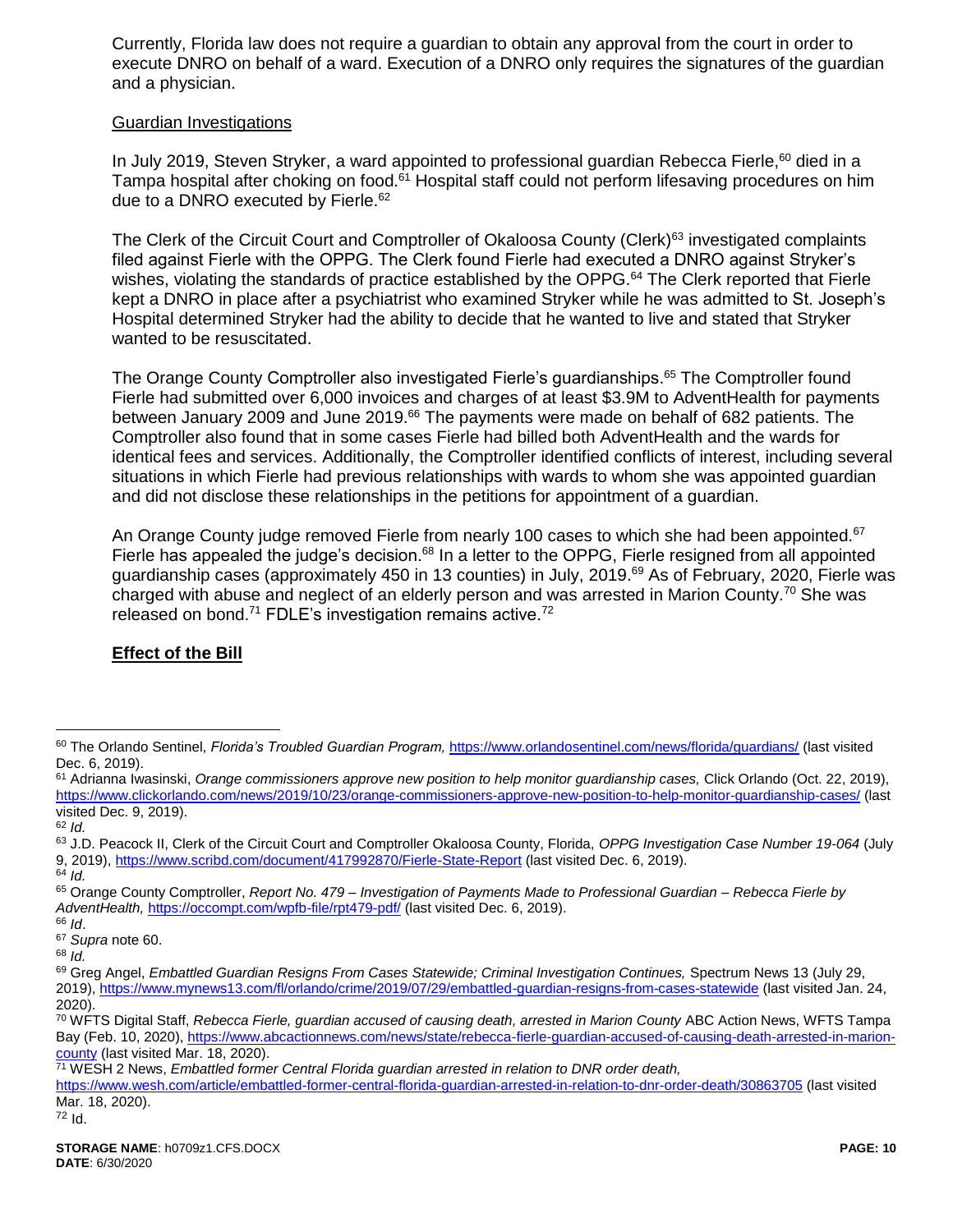The bill proposes changes to ch. 744, F.S., relating to the appointment of a guardian, orders not to resuscitate, information required to be disclosed in petitions for appointment of a guardian, mandated guardianship reports, and conflicts of interest.

### Appointment of a Guardian

The bill requires petitions for appointment of a guardian or professional guardian to include:

- Information on any other type of quardianship under part III of ch. 744, F.S., or alternatives to guardianship the alleged incapacitated person has designated, is currently in or has been in previously;
- The reasons why a guardian advocate or other alternatives to guardianship are insufficient; and
- Whether the proposed guardian is a professional guardian.

Under the bill, alternatives to guardianship include an advance directive under s. 765.101, F.S., a durable power of attorney as provided in ch. 709, F.S., a representative payee under 42 U.C.S. s. 1007, or a trust instrument under s. 736.0103, F.S.

The bill requires the court to inquire into and consider potential disqualifications which would prohibit a person from being appointed as a guardian and potential conflicts of interest when appointing a guardian to a ward. The bill also prohibits professional guardians from petitioning for their own appointment to wards, unless they are relatives of those prospective wards. Public guardians are permitted to petition for their own appointment to a person of limited financial means when their compensation for caring for such a person would be paid from the OPPG.

### Conflict of Interest

The bill prohibits a guardian from offering, paying, soliciting, or receiving certain benefits or engaging in split-fee arrangements in return for referring, soliciting, or engaging in a transaction for goods or services on behalf of an alleged incapacitated person, minor, or ward for past or future goods or services.

Additionally, unless prior approval is obtained by the court or such a relationship existed before appointment of the guardian and is disclosed in the petition, the bill prohibits a guardian from having any specified interest with:

- The ward;
- The judge presiding over the case;
- Any member of the appointed examining committee;
- Any court employee involved in the guardianship process; or
- The attorney for the ward.

### Powers and Duties of the Guardian

The bill requires the initial guardianship plan and the annual guardianship plan to include:

- Any preexisting do-not-resuscitate orders and advance directives;
- The date an order or directive was signed;
- Whether the order or directive has been suspended by the court; and
- A description of the steps taken to identify and locate such information.

Additionally, a declaration of all remuneration received by the guardian from any source for services rendered to or on behalf of the ward must be included in the annual guardianship report. Remuneration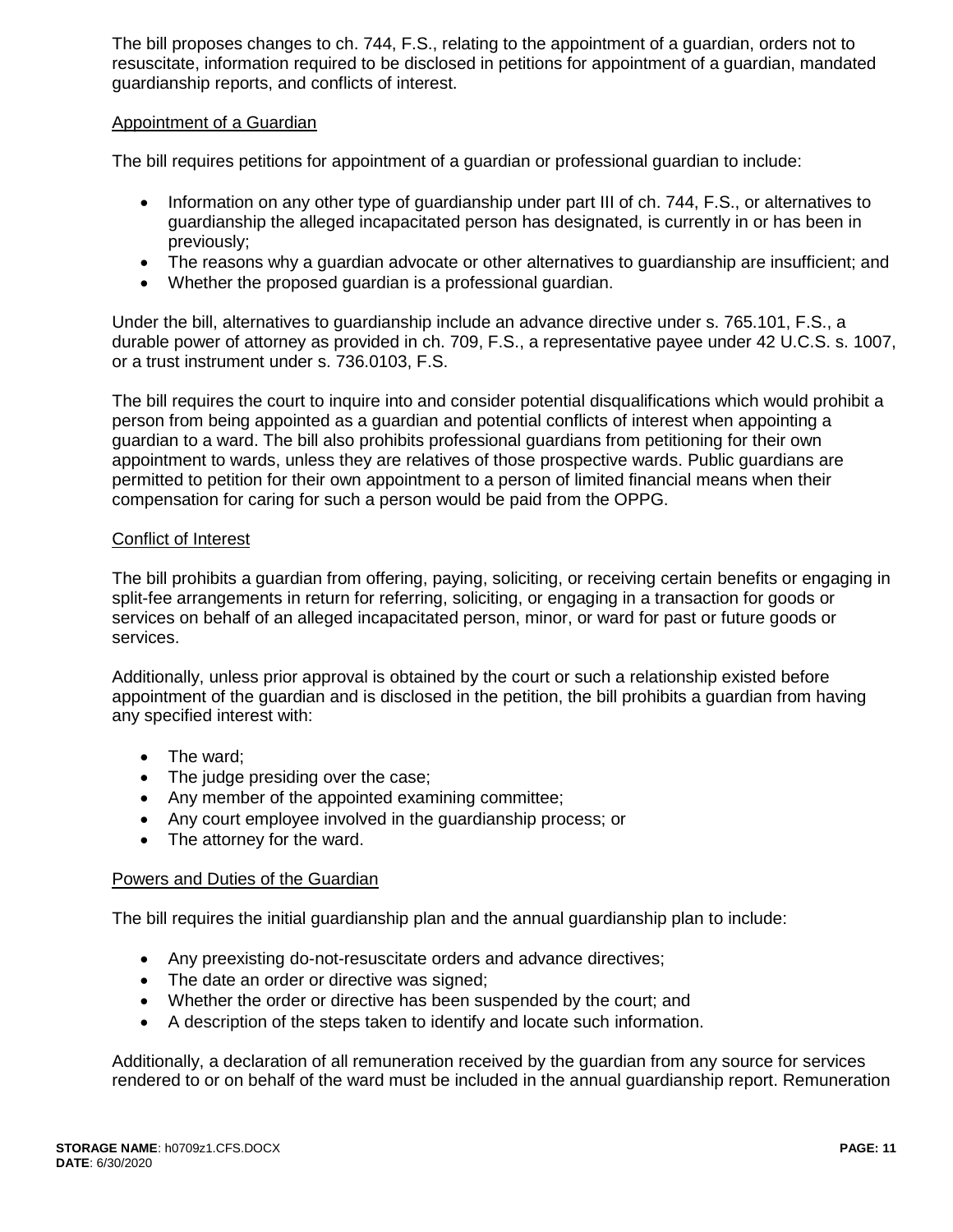is defined as "any payment or other benefit made directly or indirectly, overtly or covertly, or in cash or in kind to the guardian".

### Do-Not-Resuscitate Orders

The bill requires a guardian to obtain court approval before signing a DNRO. If a ward is facing exigent circumstances, the court must hold a preliminary hearing within 72 hours after the filing of the petition and either make a ruling immediately after the preliminary hearing or conduct an evidentiary hearing within four days after the preliminary hearing and make a ruling immediately after the evidentiary hearing.

Under the bill, the court is not required to use the procedure for extraordinary authority under s. 744.3725, F.S., before granting approval to a guardian to sign a DNRO under this bill. This means that the court is not required to personally meet with the ward, appoint an independent attorney to act on behalf of the ward, receive medical, psychological, and social evaluations of the ward, and make a finding that the ward lacks capacity to make a decision on his or her own behalf and that the authority requested is in the best interest of the ward.

The bill provides an effective date of July 1, 2020.

# **II. FISCAL ANALYSIS & ECONOMIC IMPACT STATEMENT**

- A. FISCAL IMPACT ON STATE GOVERNMENT:
	- 1. Revenues:

None.

2. Expenditures:

The bill would have an indeterminate impact on state courts workload. The State Courts Administrator estimates it is likely that there will be an increase in judicial workload due to inquiries the court would be required to make under the bill. The impact is indeterminate due to the unavailability of data needed to quantifiably establish the increase in judicial time and workload as a result of the proposed changes in the bill. $^{73}$ 

- B. FISCAL IMPACT ON LOCAL GOVERNMENTS:
	- 1. Revenues:

None.

2. Expenditures:

The bill would have an indeterminate impact on the county Clerks. The Florida Court Clerks and Comptrollers Association (Clerks) estimates it is likely that there will be an increase in the number of items the Clerk's staff will have to review and will need to modify their internal procedures to accommodate the proposed changed in the bill, but the impact is indeterminate. The Clerks also estimate there will be an increase in auditing if additional complaints are received relating to "do not resuscitate orders," assuming the number of court hearings do not increase. If the number of court hearings increases, the Clerks will have an impact due to court docketing and related duties. The

<sup>73</sup> Office of the State Courts Administrator, *2020 Judicial Impact Statement – HB 709*, December 5, 2019.